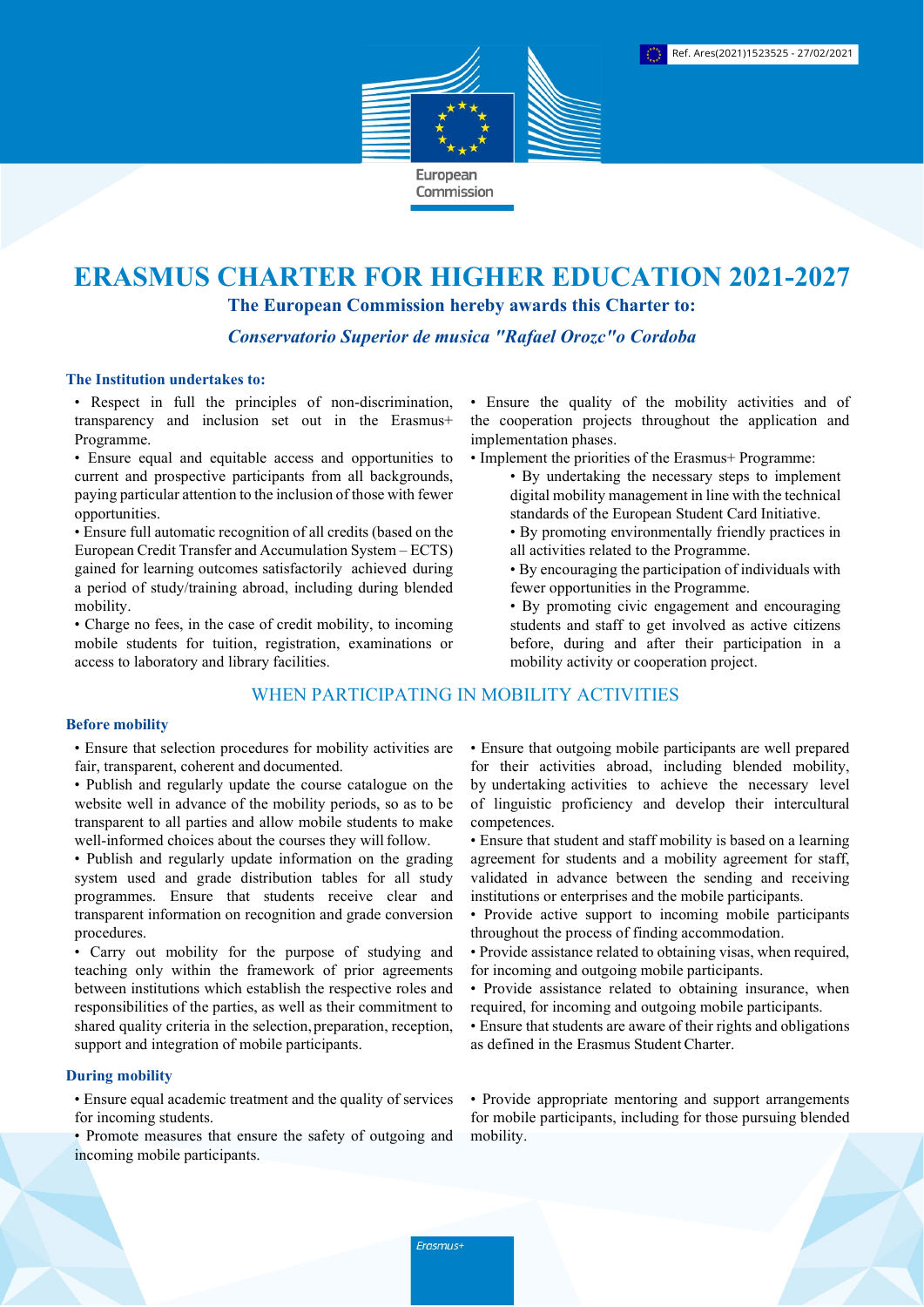• Integrate incoming mobile participants into the wider student community and in the Institution's everyday life. Encourage them to act as ambassadors of the Erasmus+ Programme and share their mobility experience.

#### After mobility

• Provide incoming mobile students and their sending institutions with transcripts of records containing a full, accurate and timely record of their achievements at the end of the mobility period.

• Ensure that all ECTS credits gained for learning outcomes satisfactorily achieved during a period of study/training abroad, including during blended mobility, are fully and automatically recognised as agreed in the learning agreement and confirmed by the transcript of records/traineeship certificate; transfer those credits without delay into the student's records, count them towards the student's degree without any additional work or assessment of the student and make them traceable in the student's transcript of records and the Diploma Supplement.

• Provide appropriate language support to incoming mobile participants.

• Ensure the inclusion of satisfactorily completed study and/ or traineeship mobility activities in the final record of student achievements (the Diploma Supplement).

• Encourage and support mobile participants upon return to act as ambassadors of the Erasmus+ Programme, promote the benefits of mobility and actively engage in building alumni communities.

• Ensure that staff is given recognition for their teaching and training activities undertaken during the mobility period, based on a mobility agreement and in line with the institutional strategy.

# WHEN PARTICIPATING IN EUROPEAN AND INTERNATIONAL COOPERATION PROJECTS

• Ensure that cooperation activities contribute towards the fulfilment of the institutional strategy.

• Promote the opportunities offered by the cooperation projects and provide relevant support to staff and students interested in participating in these activities throughout the application and implementation phase.

## FOR THE PURPOSES OF IMPLEMENTATION AND MONITORING

• Ensure that the long-term institutional strategy and its relevance to the objectives and priorities of the Erasmus+ Programme are described in the Erasmus Policy Statement.

• Ensure that the principles of the Charter are well communicated and are applied by staff at all levels of the Institution.

• Ensure that cooperation activities lead to sustainable outcomes and that their impact benefits all partners.

• Encourage peer-learning activities and exploit the results of the projects in a way that will maximise their impact on individuals, other participating institutions and the wider academic community.

- Make use of the ECHE Guidelines and of the ECHE Self-assessment to ensure the full implementation of the principles of this Charter.
- Regularly promote activities supported by the Erasmus+ Programme, along with their results.
- Display this Charter and the related Erasmus Policy Statement prominently on the Institution's website and on all other relevant channels.

The Institution acknowledges that the implementation of the Charter will be monitored by the Erasmus+ National Agency and that the violation of any of the above principles and commitments may lead to its withdrawal by the European Commission.

| <b>Stamp</b>                           | Name and Signature of the Legal Popresentative |
|----------------------------------------|------------------------------------------------|
|                                        |                                                |
| 0.5M<br><b>RAFAEL</b><br><b>OROZCO</b> | Support to the                                 |
| CÓIDORA                                | MANVEL URENA DELGADO                           |